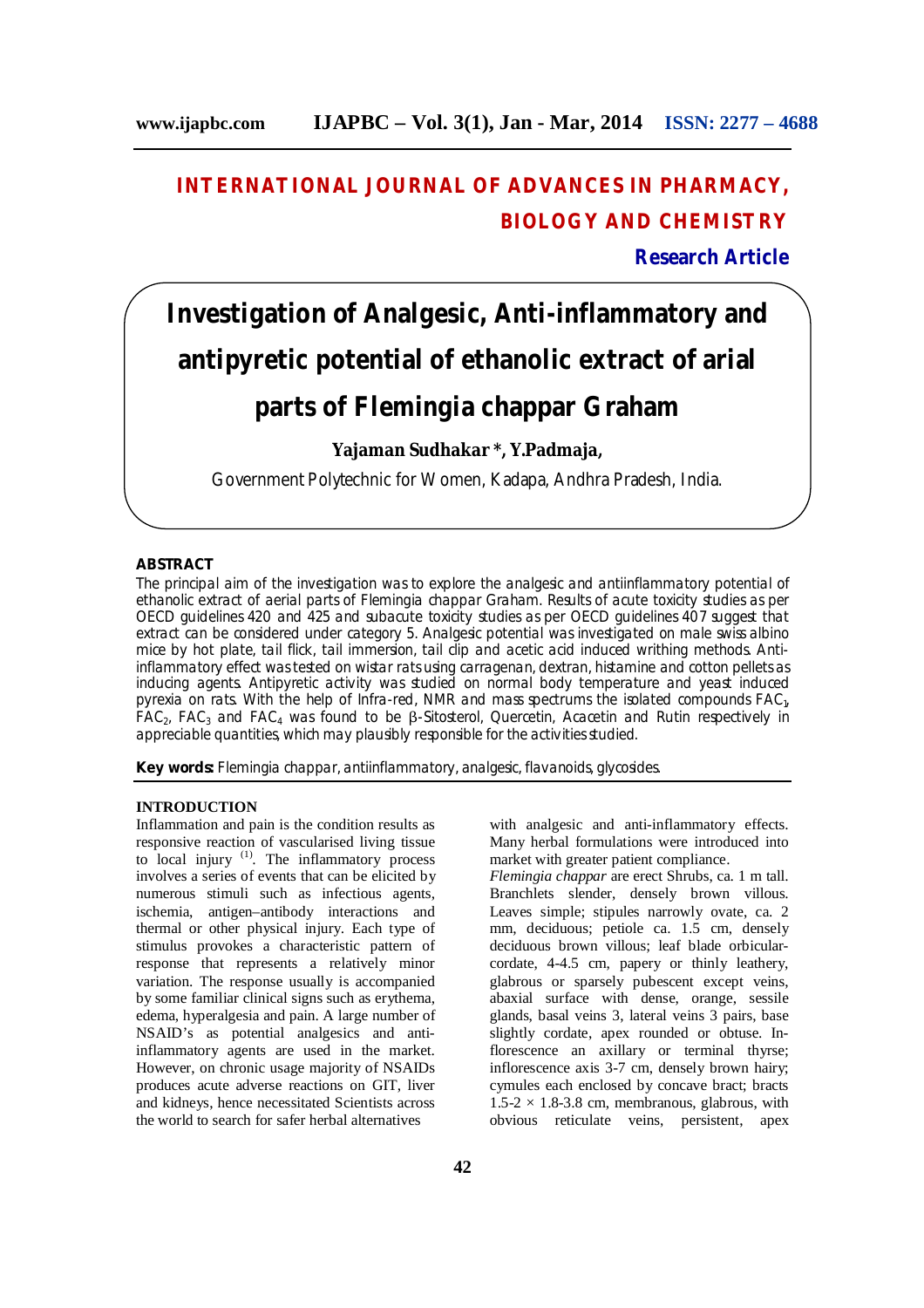emarginate. Flowers are 6-9 mm; pedicel 0.4-1.6 cm and densely hairy. Calyx is 5-lobed, 4-5 mm, densely pubescent, with orange glands; lobes lanceolate, subequal to tube. Standard with lobe as long as broad, contracted above auricles, and obovate or obcordate; wings oblong; keel slightly curved. Legume elliptic,  $10-15 \times 6-10$ mm, densely brown villous. Fl. Dec-Mar, fr. Mar-May.

Traditional healers of Jashpur region of chhattisgarh uses roots of *Flemingia chappar* in the treatment of epilepsy,diabetes, insomnia, acidity and stomach disorders. In Bihar the people of santhal tribes use 1 to 2 drops of juice extracted from pressed seeds put in the eyes as a remedy in eye troubles and to remove cataract. In Madhya Pradesh the *Flemingia chappar* Ham is known as Galphule, in Gamharia (Raigarh) of Madhya Pradesh, the leaf juice mixed with seven drops of mustard oil and a little amount of jaggery is used in eye pain by the tribal people. Leaves collected in the month of April were used in this study.

In the current research, an effort was made to study the analgesic and anti-inflammatory potential of ethanolic extract of *Flemingia chappar* Graham by following standard pharmacological screening methods. Preliminary phytochemical investigation was carried out on the extracts in order to derive plausible scientific evidence to substantiate its pharmacological potential.

#### **MATERIALS AND METHODS Plant material**

Fresh arial parts of *Flemingia chappar* Graham was obtained during April 2009 from Madhya Pradesh India. The plant was authenticated by Dr. B.Prathibha Devi, Professor & Head, Department of Pharmacy, Osmania University, Hyderabad. A.P. and the specimens have been preserved in our research lab (GPWKDP/2009/YP/01). The collected plant was cleaned immediately and shade-dried for a week, powdered mechanically, sieved (10/44) and stored in airtight containers.

#### **Extraction**

About 5000 grams of crude drugs were extracted using AR grade solvents Petroleum ether (60 – 80°C), Benzene, Chloroform, Acetone, Ethyl acetate and Ethanol (95%) by successive soxhlation method until the phytoconstituents were completely exhausted. All the extracts were concentrated by using rota–vacuum evaporator

(Buchi type, Mumbai, India) until a semisolid extract is obtained, dried at less than 50°C. comminuted in a ball mill and preserved in air tight containers kept in desiccators prior to its studies and labeled as FCE.

#### **Preliminary phytochemical investigation:**

A preliminary phytochemical investigation was carried out for all the extracts obtained from the Flemingia chappar Graham<sup>(2)</sup> using analytical grade chemicals, solvents and reagents. The respective yields and the preliminary phytochemical investigation results were given in Table 1.

#### **PHARMACOLOGICAL STUDIES Acute toxicity studies: OECD Guidelines No. 420<sup>3</sup>**

Female wistar rats (nulliparous and nonpregnant) of 8 to 10 weeks old weighing 200 – 250gms supplied by National Institute of Nutrition, Hyderabad, India, were individually housed in polypropylene cages lined with husk renewed every 24 h in well-ventilated rooms at  $22\pm3$ <sup>o</sup>C and RH between 50 to 60, under artificial lighting12:12 h light and dark cycle in hygienic condition for at least five days prior to the study. The rats were fed with standard laboratory pellet diet (Hindustan lever) and water *ad libitum.* The studies were performed according to OECD Guidelines 420 and the protocol was approved by the Institutional<br>Animal Ethics Committee (Reg. No. Committee (Reg. No. VNCP/1472/PO/a/CPCSEA).

#### **Sighting study**

Animals were fasted over-night prior to dosing and weighed. The test substance was administered to single animals in a sequential manner following the flow charts in Annex 2 of OECD 420. The starting dose for the sighting study was selected from the fixed dose levels of 300 mg/kg (as there is no evidence from *in vivo* and *in vitro* data). The next dose used for this study was 2000 mg/kg. The Test substances were administered in a constant volume of 2 mL/100g body weight in the form of suspension. After the substance has been administered, food was withheld for a further 3-4 h. A period of at least 24 hours was allowed between the dosing of each animal. All animals were observed for at least 14 days.

#### **Main study**

A total of five female wistar rats were used for each dose level investigated and the animals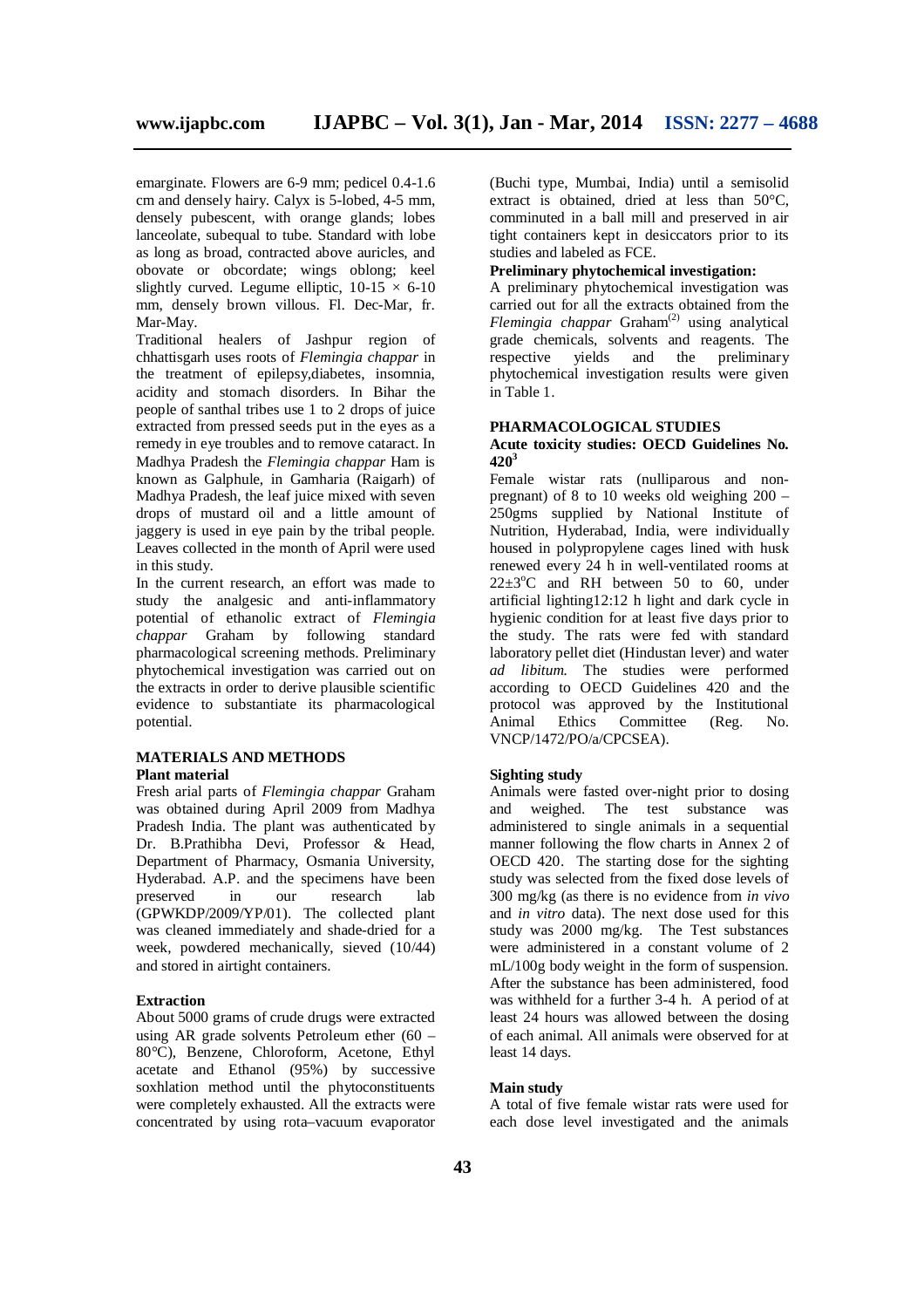were made up of one animal from the sighting study dosed at the selected dose level together with an additional four animals. The time interval between dosing at each level was 3 or 4 days.

#### **Acute toxicity studies: OECD Guidelines No. 425<sup>4</sup>**

Animals were divided into two groups of 3 animals each. Group I was treated with vehicle (distilled water) and was kept as a control. Group II was treated with 5000 mg/kg dose according to their body weight. Blood and tissue were collected on  $14^{th}$  day. Hematological and biochemical parameters were measured in treated group as well as in control group. The organs were quickly blotted and weighed in a digital balance. Gross necropsy of heart, liver and kidney were observed.

#### **Sub acute toxicity studies: OECD Guidelines No. 407<sup>5</sup>**

The plant extract at the dose of 250, 500 and 1000 mg/kg body weight were administered orally to 4 groups of six rats respectively to every 24 h for 28 days and control received vehicle at the same volume. The toxic manifestation such as body weight, mortality, and food and water intake was monitored. After 28 days all surviving animals were fasted overnight and anaesthetized with ether. The heparinised blood samples were collected for determining haematological parameters and the serum from non-heparinised blood was carefully collected for determining clinical blood chemistry. Animals were sacrificed after blood collection and the internal organs were removed and weighed to determine the relative organ weights and observed for gross lesions. The internal organs were preserved in 10% buffered formaldehyde solution for histological examination.

#### **Analgesic activity:**

Analgesic activity of ethanolic extract of *Flemingia chappar* Graham (FCE) at doses 100,200 and 400 mg/kg, p.o was studied by five different methods.

#### **a. Hot plate method**

The study was carried out according to the method of Eddy <sup>(6)</sup>. Mice that showed nociceptive responses within 10 sec, when placed on a Eddy's hot plate (Techno, Lucknow, India) maintained at  $55 \pm 0.5$  °C were selected

for study. The mice so selected were then grouped into five (6 in each group) namely I, II, III, IV and V. The group I was treated with 2%  $v/v$ , aq. Tween 80, 10 ml / kg p.o which served as control and the II, III and IV groups were treated with the FCE 100, 200 and 400 mg/kg, p.o respectively and group V was treated with morphine 2 mg/kg s.c. After 30 minutes of the above treatment each mouse was placed gently on the hot plate maintained at  $55 \pm 0.5$  °C and the reaction time was noted. The reaction time was taken as the time interval between the animals placed on the plate till the moment it began to lick its forepaws or jump. Four consecutive trials after a gap of 5 minutes were done and the mean value was calculated.

#### **b. Tail Immersion Method:**

The study was performed according to the method of Luiz et al  $(7)$ . The animals were treated and grouped similarly as described in hot plate method. Each mouse was held in position in suitable restrainer with the tail extending out. After 30 minutes of the above treatment each mouse 3-4 cm length of the tail was marked and immersed in the water bath thermostatically maintained at  $51^{\circ}$ C. The withdrawal time (in seconds) of the tail from hot water was noted as the reaction time/tail flick latency. Four consecutive trials after a gap of 5 minutes were done and the mean values were calculated.

#### **c. Tail flick method**

The method described by Kulkarni<sup>(8)</sup> was followed in this experiment. The animals were treated and grouped similarly as described in hot plate method except group V was treated with aspirin 20 mg/kg, p.o. After 30 minutes of the above treatment the basal reaction time for each mouse was noted by placing the tip (last-1 - 3cm) of the tail on the radiant heat source of the analgesiometer (Techno, Lucknow, India) and the time of withdrawal of tail from the heat source (Flicking response) shown within 5 -6 sec were selected for study. A cutoff period of 10 - 12 sec was observed to prevent the damage to the tail. Four consecutive trials after a gap of 5 minutes were done and the mean value was taken.

Inhibition (%) = Reaction time (Control) – Reaction time (Treated)<br>Reaction time (Centrol) Reaction time (Control)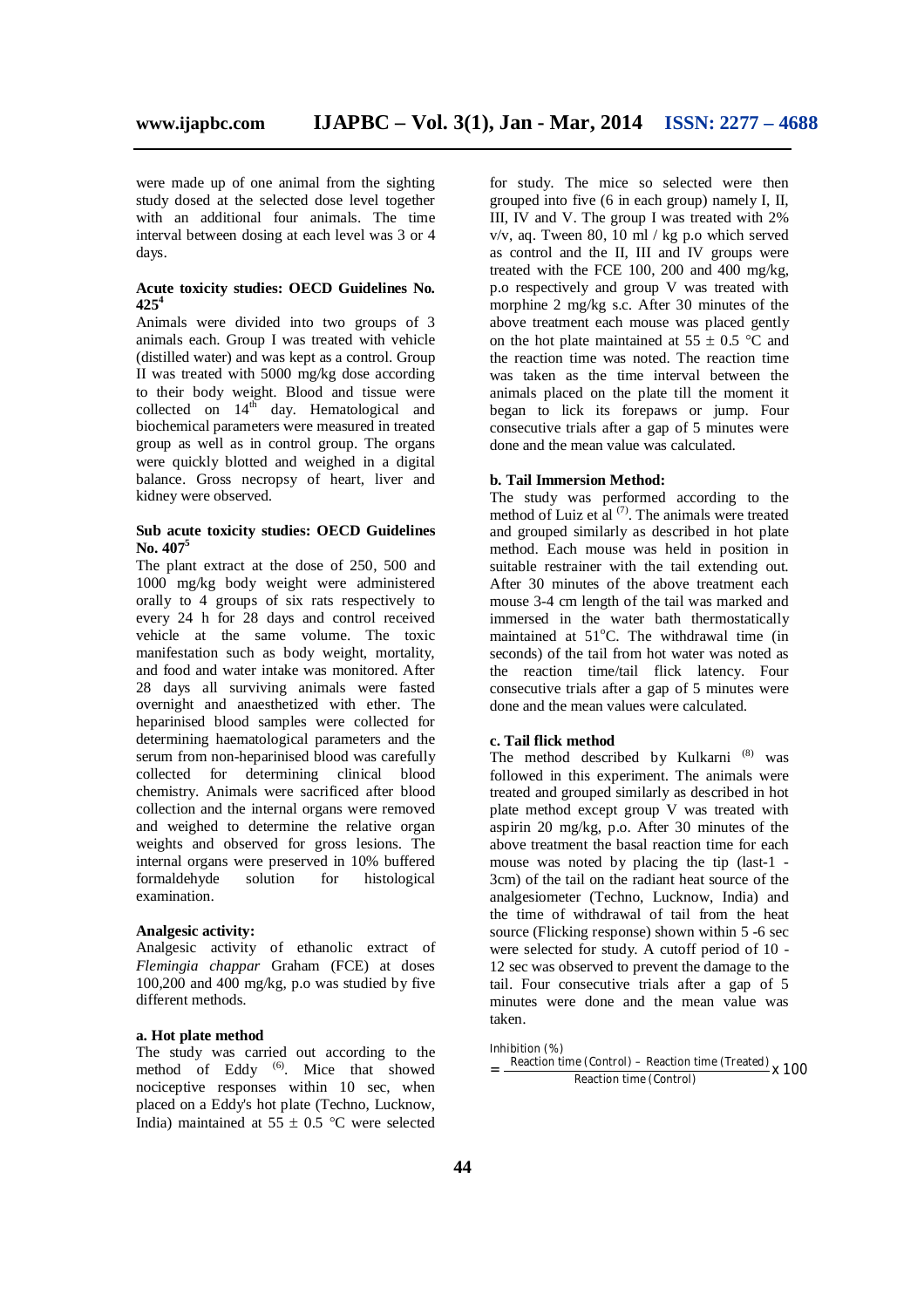#### **d. Caudal compression (Tail clip method)**

The method followed in this study was as described by Bianchi and Franceschini<sup>(9)</sup>. The animals were treated and grouped similarly as described in Tail flick method. The pressure exerted by the clip was so adjusted that it was just sufficient to respond in all mice. All the mice were screened by applying a metal artery clip to the base of the tail with its jaw sheathed with thin rubber tubing. The animals that did not attempt to dislodge the clip within 4-5 seconds were discarded for the experiment. The grouping and treatment of animals was as followed in hot plate method. The time to dislodge the clip of each mouse was noted. Four consecutive trials after a gap of 5 minutes were done and the mean value was taken. Inhibition(%)

= [Post − treatment Latency] − [Pre − treatment Latency] x 100 [Cut − off Time − Pre − treatment Latency]

#### **e. Acetic acid induced writhing test**

The method described by Koster et al <sup>(10)</sup> was followed in this study. The animals were treated and grouped similarly as described in Tail flick method. Thirty minutes after the above treatment each mouse was injected 10 ml / kg of 0.7 % aqueous acetic acid intraperitoneally. Each mouse was placed in a plastic transparent observation cage and number of abdominal constriction was cumulatively counted from 5 to 15 minutes. Results were expressed as percent inhibition of analgesia.

Inhibition  $(% )$  =

 $[Avg.no.of written] - [Avg.no.of written]$ <br> $[Avg.no.of written]$  x 100 [Avg.no.of writhes (control)

#### **Anti inflammatory activity**

Anti-inflammatory activity of ethanolic extract of *Flemingia chappar* Graham (FCE) at doses 100, 200 and 400 mg/kg, p.o was studied by four different methods.

#### **a. Carrageenan – induced rat paw edema**

The study was conducted according to the method of Winter *et al* <sup>(11)</sup>. Male albino Wistar rats weighing 100 – 250 g were housed in wire netted cages in a controlled room temperature 22  $\pm$  1°C, relative humidity 60 – 70 % and with 12 h light and dark cycle. The animals were maintained with pellet diet and water *ad libitum.* The animals were deprived of food for 24 h before experimentation but allowed free access

to tap water. All studies were carried out using six rats in each group. The chemicals, solvents and reagents used in the experiments were of analytical grade. Five groups of six animals each were used for the experiment. Group I of animals were administered with 10 ml/kg, p.o. of 2% v/v aq. Tween 80, which served as control. Ethanolic extact of *Flemingia chappar* (FCE) 100, 200 and 400 mg/kg p.o. (suspended in 2% v/v aq, tween 80) was given to the II, III and IV groups of animals respectively. The group V was treated with Indomethacin 20 mg/kg, p.o. One hour after oral administration, edema was induced by subplantar injection (left hind paw) of 0.1ml of 1% freshly prepared suspension of carragenan (Sigma Chemical Co., USA) in normal saline to all the animals. The volume of the injected and the contra lateral paws were measured at 3 hour after induction of inflammation using Plethysmometer. The percent inhibition of inflammation were calculated by using formula Percentage of inhibition inflammation

 $= (A-B/A) X100$ 

Where A and B denote mean increase in paw volume of control and drug treated animals respectively.

#### **b. Histamine induced rat paw edema**

In this model edema was induced by subplantar injection (hind paw) of  $0.05$ ml of  $1\%$  w/v, freshly prepared solution of histamine to all animals, which were grouped and treated similarly as followed in carragenan induced rat paw edema method. The volume of the injected and the contra lateral paws were measured 3 h after induction of inflammation using Plethysmometer according to the method described by Winter *et al* <sup>(11)</sup>.

#### **c. Dextran induced rat paw edema**

In this model edema was induced by subplantar injection of 0.05 ml of freshly prepared 1% w/v solution of dextran into the right hind paw of the rats, which were grouped and treated similarly as followed in carragenan induced rat paw edema method  $^{(12)}$ .

Inhibition  $(\%)=$ 

Increase in paw oedema (control) – Increase in paw edema (treated) $\times$ 100 Increase in paw oedema (control)

#### **d. Chronic test**

Four groups of six animals each were used for the experiment. The rats were anaesthetized under ether anesthesia and 10 mg of sterile cotton pellets were inserted into the axilla of each rat. Group I animals was given 10 ml/kg,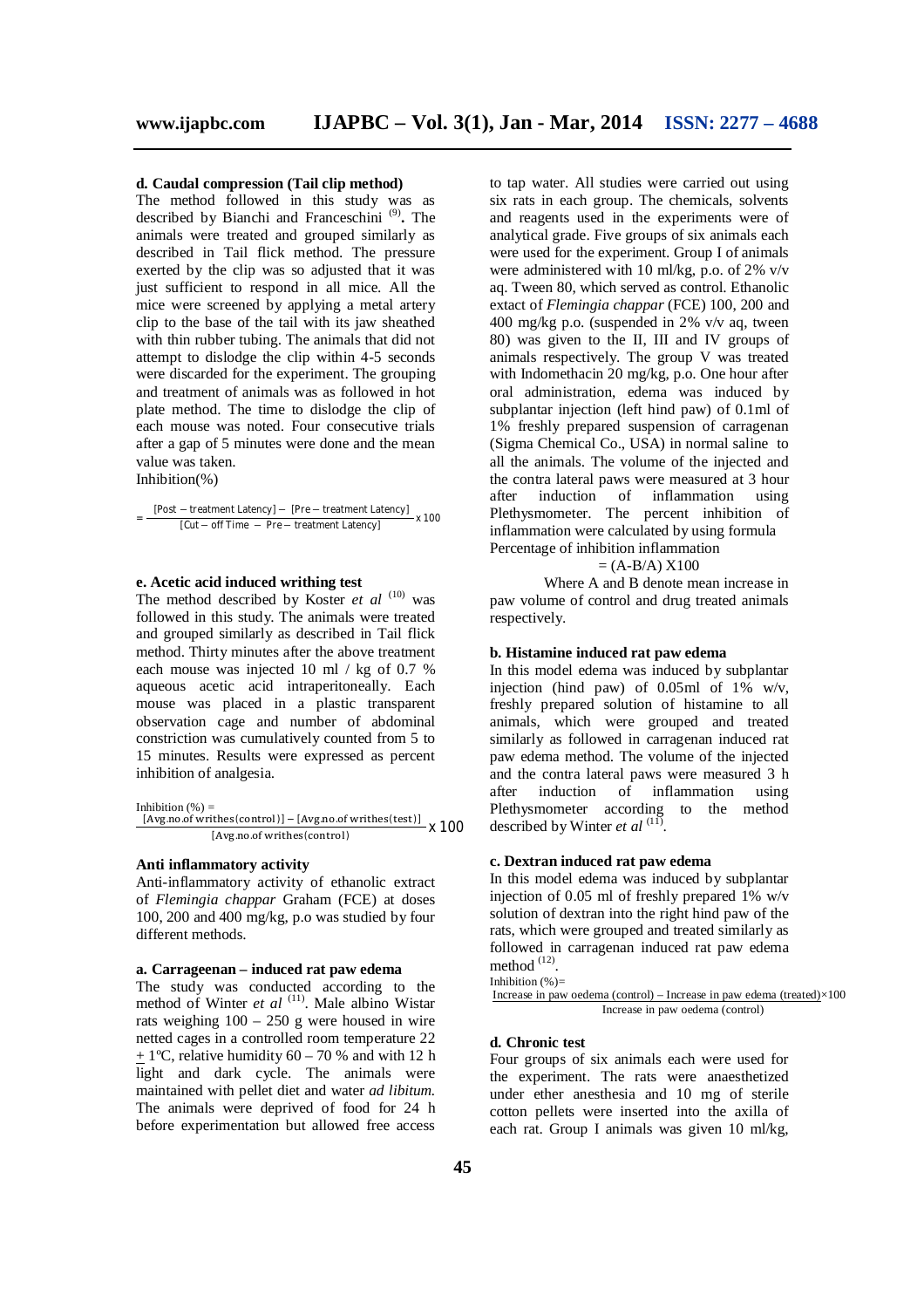p.o. of 2% v/v aq. Tween 80, which served as control. Ethanolic extract of *Flemingia chappar*  Graham(FCE) at 100,200 and 400 mg/kg p.o. (suspended in 2% v/v aq, tween 80) was given to the II, III and IV groups of animals respectively. The group V was given with the standard drug Indomethacin (20 mg/kg, p.o). The treatment was continued for seven consecutive days from the day of cotton pellets implantation. The animals were anaesthetized again on  $8<sup>th</sup>$  day and the cotton pellets were surgically removed, freed from extraneous tissue; incubated at 37˚C for 24 h and dried at 60˚C to constant weight. The increment in the dry weight of the cotton pellets was taken as a measure of granuloma formation (13) .

#### **Antipyretic activity:**

Male albino Wistar rats weighing 200–250g were housed in wire netted cages in a controlled room temperature 22+1˚C, relative humidity 60– 70 % and with 12 h light and dark cycle. The animals were maintained with pellet diet and water *ad libitum.* The animals were deprived of food for 24 h before experimentation but allowed free access to tap water. All studies were carried out using six rats in each group. The chemicals, solvents and reagents used in this experiment were of analytical grade.

#### **Effect on Normal body temperature in rats**

Four groups of six animals in each group were used in the study. The initial rectal temperatures were recorded by inserting thermocouple to a depth of 2 cm into the rectum. Rectal temperatures were recorded at 1, 2, 3, 4, and 5  $\text{hrs}^{\overline{14}}$ .

#### **Effect on yeast induced pyrexia in rats**

The room temperature was maintained at 22 – 24ºC throughout the experiment. Initial rectal temperatures for all the rats were recorded as described above. A 20% suspension of 20 ml/kg Brewer's yeast in normal saline was given as subcutaneously to induce  $fever<sup>44</sup>$ . The site of injection was massaged gently in order to spread the suspension beneath the skin. Animals were fasted after the administration of yeast. Eighteen hours post challenge; the rise in rectal temperature was recorded. Animals that showed an increase of  $0.3-0.5$ <sup>o</sup>C in rectal temperature were selected for further studies. Five groups of six animals in each group were taken. Rectal temperatures were recorded at 1, 2, 3, 4 and 5 hrs post dosing $^{14}$ .

#### **Statistical analysis**

All results were expressed as the mean + SEM. The results were analyzed for statistical significance by one way ANOVA test using computerized GraphPad InStat version 3.05, Graph pad software Inc., San Diego, U.S.A.

#### **Isolation of phytochemical constituents from FCE**

#### **Preparation of sample**

Sample preparation is the most important step in the development of analytical methods for the analysis of botanicals and herbal preparations. The ethanolic extract of the test extract (FCE) were fractioned by extraction with petroleum ether (40°- 60°C) (fraction-I), ethyl ether (fraction-II) and ethyl acetate (fraction-III) in succession. Each of the steps was repeated thrice to ensure complete extraction. Fraction III of each of the test samples was hydrolysed by refluxing with 7%  $H_2SO_4$  (10 ml/gm residue) for 5 hours. The mixture was filtered and the filtrate was extracted thrice with ethyl acetate in a separating funnel. All the ethyl acetate layers were mixed, washed with distilled water several times until neutrality is attained, and then concentrated in vacuon and then subjected to chromatographic examination.

#### **Preparation of column**

A glass column (60cmX6cm), stationary phase (Silica gel G (0.2-0.3 mm thick) and mobile phase (Ethanol: Ammonium hydroxide, 200:1) was used for the isolation procedures. The glass column was cleaned thoroughly in water and then rinsed with acetone and fixed vertically in a stand. A wad of glass wool is placed at the bottom of the column to prevent the passage of solid support. Slurry of silica gel G was prepared with the mobile phase in a beaker and poured into the glass column slowly to ensure even packing. 2 -3 cm of solvent system is always maintained at the top of the column to avoid the drying. Fresh solvent system Ethanol: ammonium hydroxide, 200:1 is poured on the top of the column and eluted once; 2 cm of solvent system is maintained at the top of the column.

#### **Sample loading**

20 gms of the sample was weighed and mixed with silica gel G and kept air dried, the dried material was loaded on the top of the column and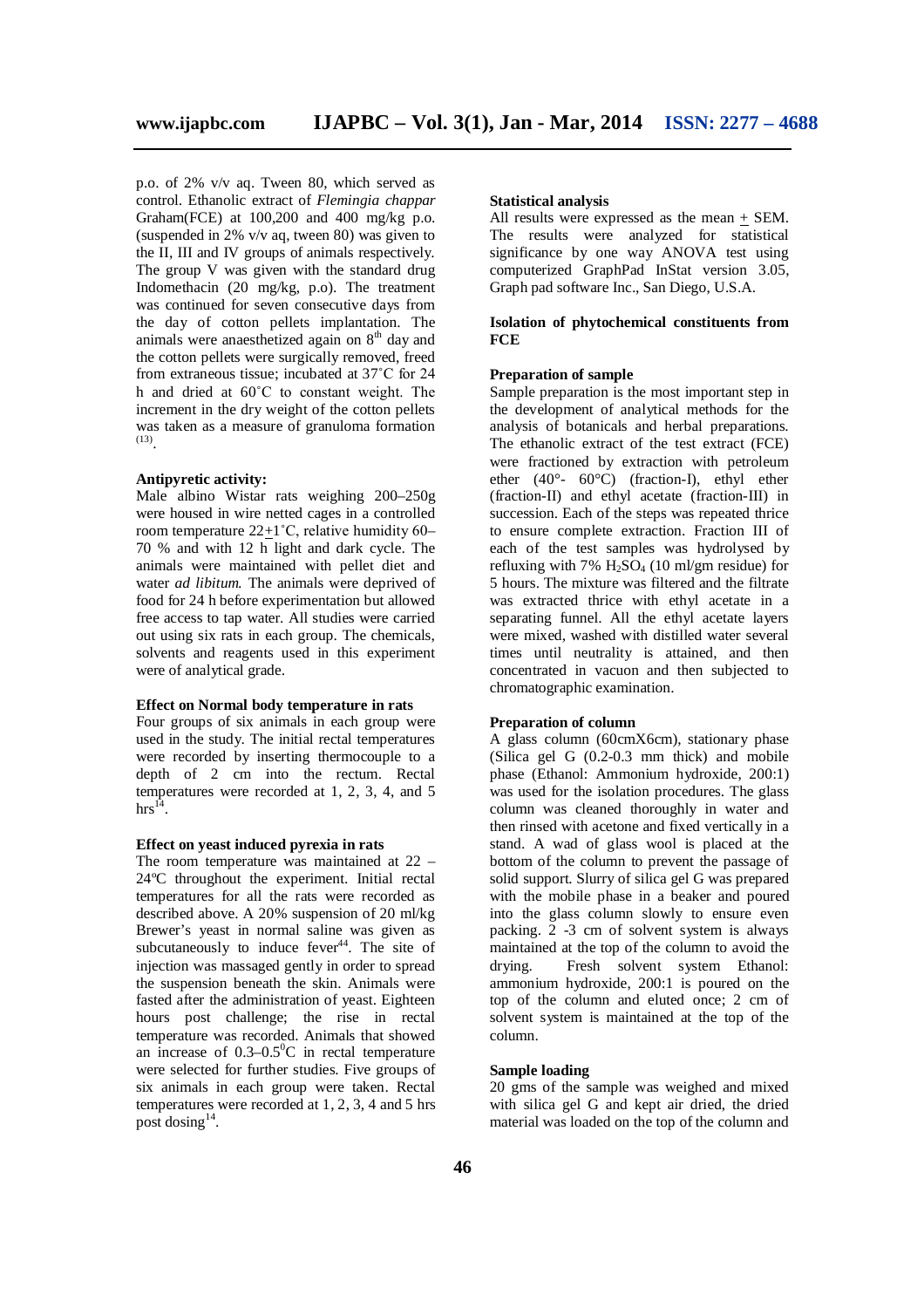a wad of glass wool was placed above it to prevent the disturbance of solvent addition. Now the mobile phase was poured slowly at the top of the column and observed for the separation. The flow rate was adjusted to 30 drops per minute. 50 ml each of the eluents were collected in small beakers. 121 such fractions were collected and the volumes of the eluents were reduced by evaporation.

#### **TLC Profiles of the eluents**

Thin layer chromatographic characterization has been performed for all the fractions individually. Sample from each fraction was separately applied 1 cm above the edge of the TLC plates (Merck) along with standard reference samples. These plates were developed in an airtight chromatography chamber containing about 200 ml of solvent mixture of benzene, acetic acid and water (125:72:3). The developed plates were air dried and visualized under UV light after exposure to ammonia fumes by placing at the mouth of bottle containing concentrated ammonium hydroxide held in contact with each spot for about 5-10 seconds. Fluorescent spots corresponding to that of standard markers were marked. The developed plates were sprayed with 5% ferric chloride solution, 0.1% alcoholic AlCl<sup>3</sup> and kept in  $I_2$  chamber to observe the colour of the spots.  $R_f$  values were calculated for isolated samples and compared with coinciding standard. The fractions showed similar  $hR_f$  values were mixed together. The combined fractions having similar  $hR_f$  value were subjected to the separation process.

#### **Preparative thin layer chromatography (PTLC)**

Glass plates (20 x 20 cm) thickly coated (0.4-0.5 nm) with silica gel 'G' (BDH, 500  $\mu$  thick) and activated at 100°C for 30 minutes and cooled at room temperature were used for preparative thin layer chromatography (PTLC). The combined fractions having hRf values were applied on separate plates and the plates were developed in an airtight chromatography chamber containing about 200 ml of solvent mixture of benzene, acetic acid and water (125: 72:3), air dried and visualized under UV light. Each of the spots coinciding with those of standard reference compounds was marked. The marked spots were scrapped and collected separately along with the silica gel 'G' and eluted with ethanol.

#### **Purification of the eluent**

Eluted fractions were filtered, dried and again cochromatographed with standard markers. The marked spots were scrapped and collected separately along with the silica gel 'G' and eluted with ethanol. The eluent was subjected to repeated filtration through whatman filter paper saturated with ethanol to ensure complete separation from silica gel G. The fraction was left air dried, the residue was collected and subjected to single crystal growth.

#### **Procedure for obtaining single crystal**

The residue obtained was completely dissolved in HPLC grade Ethanol, and single crystal development was assisted by slow diffusion of benzene to this solution, stoppered tightly and kept undisturbed. After 7 days, the crystals observed were gently removed from the mother liquor and washed with benzene, weighed and packed individually in separate vials.

#### **Analysis of isolated compounds**

#### **Physico chemical properties of the isolated material:**

Physical properties such as Colour, odour, melting point, solubility in different solvents were recorded. Chemical nature of the compounds was also recorded by subjecting to different qualitative chemical tests. The IR spectra of the isolated compounds were recorded in JASCO – FTIR Spectrophotometer using potassium bromide disc in the region 2000cm-1 to  $200 \text{cm}^{-1}$ . The  $^{1}$ H NMR,  $^{13}$ C NMR spectrums of the isolated compounds was recorded in Bruker  $DPX-300 NMT$  Spectrometer using CDCl<sub>3</sub> as solvent and respective internal standards. Mass spectrums of isolated compounds were recorded in JEOL JMS 600 in FAB mode.

#### **RESULTS AND DISCUSSION**

Results in Table 1 suggest that the plant contain several chemical constituents such as steroids and flavanoids in appreciable quantities.

Animals were observed individually after dosing at least once during the first 30 min, periodically during the first 24 h with special attention given during the first 4 h and daily thereafter, for a total of 14 days. All observations were systematically recorded individually for each<br>animal. Observations include changes in Observations include changes in skin,fur, eyes, mucous membranes, respiratory,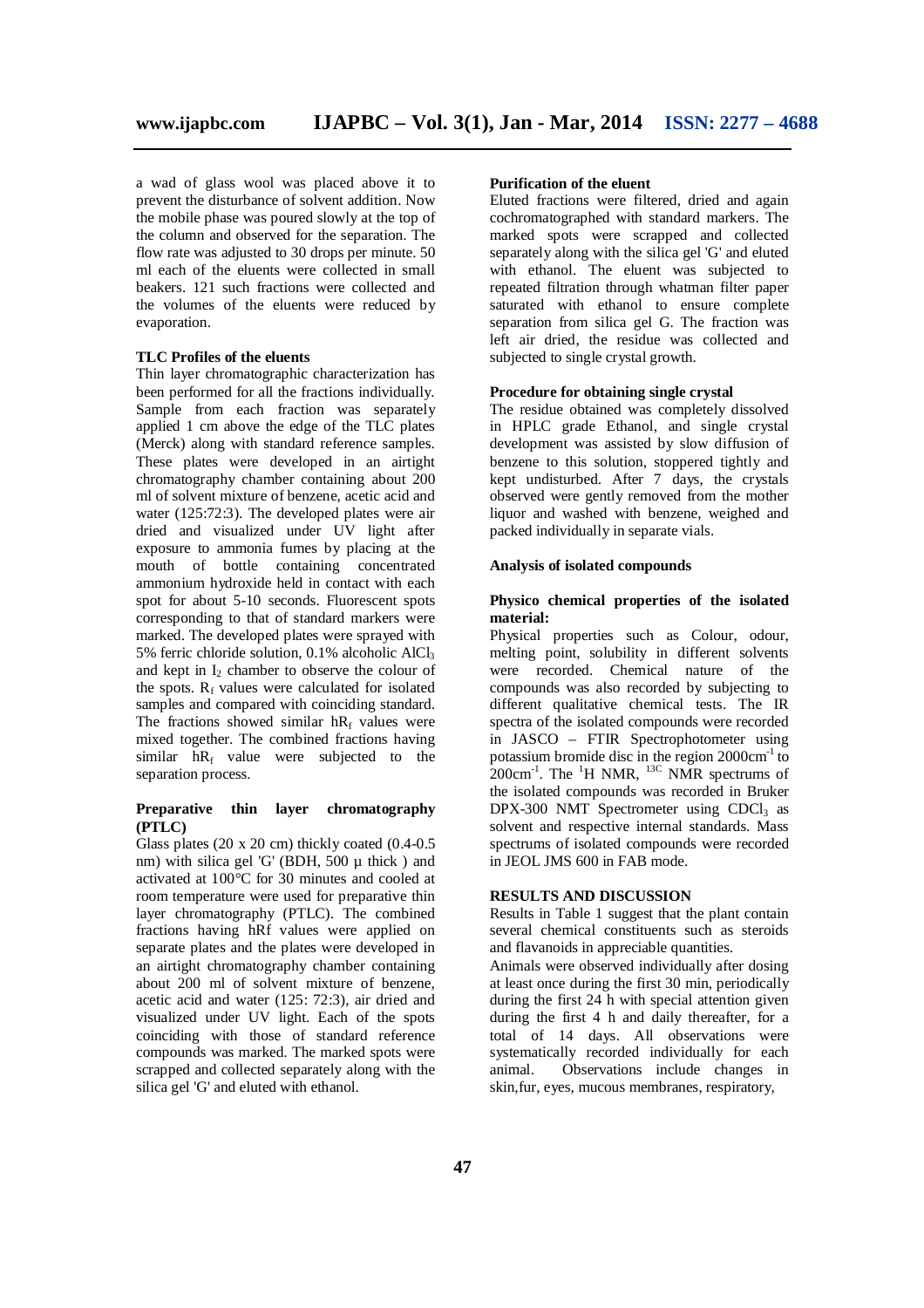circulatory, autonomic, central nervous systems, somatomotor activity and behaviour pattern. Attention was directed to observations of tremors, convulsions, salivation, diarrhoea, lethargy, sleep and coma. Individual weights of animals should be determined shortly before the test substance was administered and at least weekly thereafter. Weight changes were calculated and recorded. At the end of the test surviving animals were weighed and then humanely killed. All animals were subjected to gross necropsy and pathological changes were recorded. Microscopic examination of organs was also done for evidence of gross pathology in animals surviving 24 or more hours after the initial dosing.

Results of Acute toxicity studies of FCE were conducted as per OECD guidelines 425. The FCE did not show any sign and symptoms of toxicity or mortality up to 5000 mg /kg body weight on oral administration, thus these extracts could be considered as category 5. Body weight before and after administration were noted and any changes in skin, fur, eyes, mucous membranes, respiratory, circulatory, autonomic, central nervous system, somatomotor activity, behavioral pattern, sign of tremors, convulsions, salivation, diarrhoea, lethargy, sleep and coma were observed. The onset of toxicity and signs of toxicity were not seen in the rats upto 72 hr of observation period. This indicates the safety of extract. Hence, the 100, 200 and 400 mg/kg dose were selected for the further study.

Table 2 and Fig 1 represent the results of analgesic activity studies by five different methods. Several tests (acute and sub -acute) which differ with respect to stimulus quality, intensity and duration, were employed in evaluating the analgesic effect of the FCE to ascertain the analgesic properties of a substance using behavioural nociceptive tests  $(12)$ . In the hot plate method, the test drug FCE showed 21.88 & 43.75% and 73.44% of inhibition at the doses of 100,200 and 400 mg/kg respectively, whereas the percent inhibition for morphine was 84.38. The effect of test drug FCE on tail flick test was observed as 48.48%, 67.7% and 75.76% for 100,200 and 400mg/kg respectively whereas morphine showed 86.67% of inhibition under similar conditions. In tail clip method, the test drug FCE showed 29.41, 43.14% and 70.59% inhibition at the doses of 100,200 and 400 mg/kg respectively. In Tail immersion method, the withdrawal time of the tail from hot water (in seconds) was noted as the reaction time or tail

flick latency. The tail flick latency of FCE at 100 mg/kg at 60 minutes was comparable with that of standard drug morphine 2 mg/kg s.c. Centrally acting analgesic drugs elevate pain threshold of animals towards heat and pressure. The test drug FCE showed significant effect in various acute (phasic) pain models, namely, hot plate, tail flick and tail clip tests suggest that the effect on these pain models may act via centrally mediated pain control.

The abdominal writhing response induced by acetic acid is sensitive process to establish peripherally acting analgesics. Local peritoneal receptors are responsible for abdominal writhing action. Intraperitoneal administration of acetic acid causes an increase in of PGE<sub>2</sub> and PGF<sub>2</sub> $\alpha$ and produce analgesia by inducing capillary permeability and liberating endogenous substances like serotonin, histamine, prostaglandins, bradykinin, and substance P that sensitize pain nerve endings. It has been suggested that acetic acid stimulates the valinoid receptors and bradykinin  $B_2$  receptors in the pathway comprising sensory afferent C-fibers (13) . Therefore, the observed activity may be due to interfering the synthesis or release of endogenous substances or desensitization of nerve fiber which carry pain sensation. In Acetic acid induced writhing assay the test drug FCE at the doses of  $100$ ,  $200$  and  $400$  mg/kg p.o. exhibited 51.41, 59.66 & 68.29% of inhibition respectively. The commercial drug Aspirin at the dose of 100 mg/kg p.o. exhibited 76.06% inhibition under similar experimental conditions. The results suggest that FCE also possess significant peripherally mediated analgesic effect. Hence it can be concluded that the FCE possesses analgesic properties, which are mediated via peripheral and central inhibitory mechanisms.

The results of anti-inflammatory studies for four different models were summarized in Table 3 and Fig 2. Most of the investigators reported that inhibition of carrageenan induced inflammation in rats is one of the most suitable test procedures to screen anti-inflammatory agents  $(16)$ . The sub planter injection of carrageenan  $(1\%$  w/v) developed edema of high intensity and persisted for 3 h after injection in the control groups. The oral administration of FCE at the doses of 100, 200 and 400 mg/kg p.o. showed significant and dose dependent inhibition (31.86, 43.76 and 50.09% respectively). The commercial antiinflammatory drug, Indomethacin showed 55.68% of inhibition at the dose of 20mg/kg p.o.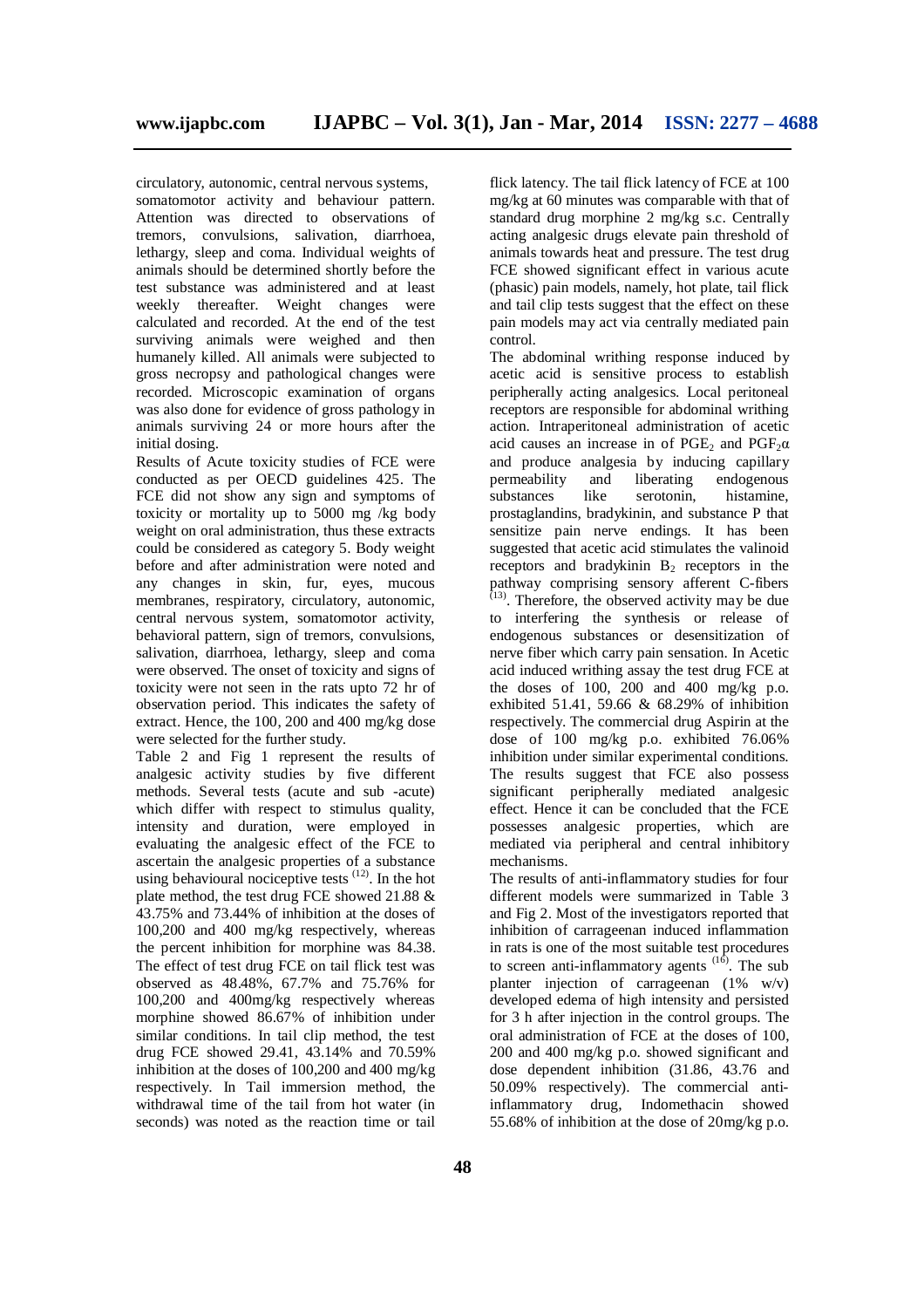The development of carrageenan induced oedema is bi-phasic. The first phase is attributed to the release of histamine, serotonin and kinins, whereas, the second phase is related to the release of prostaglandins  $(11, 17)$ . The inhibitory action of the drug (FCE) on carrageenan induced paw edema in rats may be mediated through either any of the mediators alone or in combination. Hence FCE was further investigated against paw edema induced by individual agents like Histamine and Dextran and showed a maximum inhibition of and 47.36, 36.45% respectively at the dose of 400 mg/kg. The drug FCE also exhibited significant anti– inflammatory effect in the cotton pellet induced granuloma test (58.51% for 400mg/kg, p.o.). This reflected its efficacy to a high extent to reduce an increase in the number of fibroblasts and synthesis of collagen and mucopolysaccharide which are natural proliferative events of granulation tissue formation  $(18, 19)$ . It was observed that the gain in weight of the pellets was linear with the time. This linearity was continued for eight days and then leveled off. Therefore, seven days was chosen for the experiments $(11)$ . Results suggest that the FCE at doses of 100, 200 and 400 mg/kg p.o. significantly reduced the edema produced by several inducers and are comparable with many standard drugs suggested in each model. It has been reported by many researchers that flavanoids inhibit eicosanoids synthesis by inhibiting both cyclooxygenase and lipoygenase activities  $(20,21)$ , as well as hamper the non enzymatic peroxidation of polyunsaturated fatty acids required for the activation of these

oxygenases<sup>(22)</sup>. Quercetin and other flavonoids inhibit leukotrienes synthesis and histamine, prostaglandins release, as well as acts as superoxide scavengers  $^{(23)}$ .

Fever may be a result of enhanced formation of cytokines such as IL - 1β, IL – 6, interferons  $\alpha$ and β and TNFα that increases the synthesis of PGE2 in hypothalamic area. Increase in cyclic AMP which in turn triggers the hypothalamus to elevate body temperature by promoting increased heat generation and decreased in heat loss. Regulation of body temperature requires a delicate balance between the production and loss of heat. Hypothalamus regulates the set point at which body temperature is maintained. In the present study, the antipyretic effect of FCE was studied on normal body temperature and yeast induced pyrexia.

#### **Conclusion**

Ethanolic extract of *Flemingia chappar* Graham was systematically evaluated for its analgesic and anti-inflammatory potential by following standard pharmacological screening methods. Results suggested that the FCE found to possess comparable efficacy with that of standard analgesics and anti-inflammatory drugs. With the help of Infra-red, NMR and mass spectrums the isolated compounds  $FAC<sub>1</sub>$ ,  $FAC<sub>2</sub>$ ,  $FAC<sub>3</sub>$  and FAC<sub>4</sub> was found to be β-Sitosterol, Quercetin, Acacetin and Rutin respectively in abundant quantities. *Flemingia chappar,* an abundantly available shrub in Madhya Pradesh is certainly a nature's treasure for mankind for prevention and treatment of inflammation associated with pain and fever.



**Fig.1. Analgesic activity of FCE on male swiss albino mice**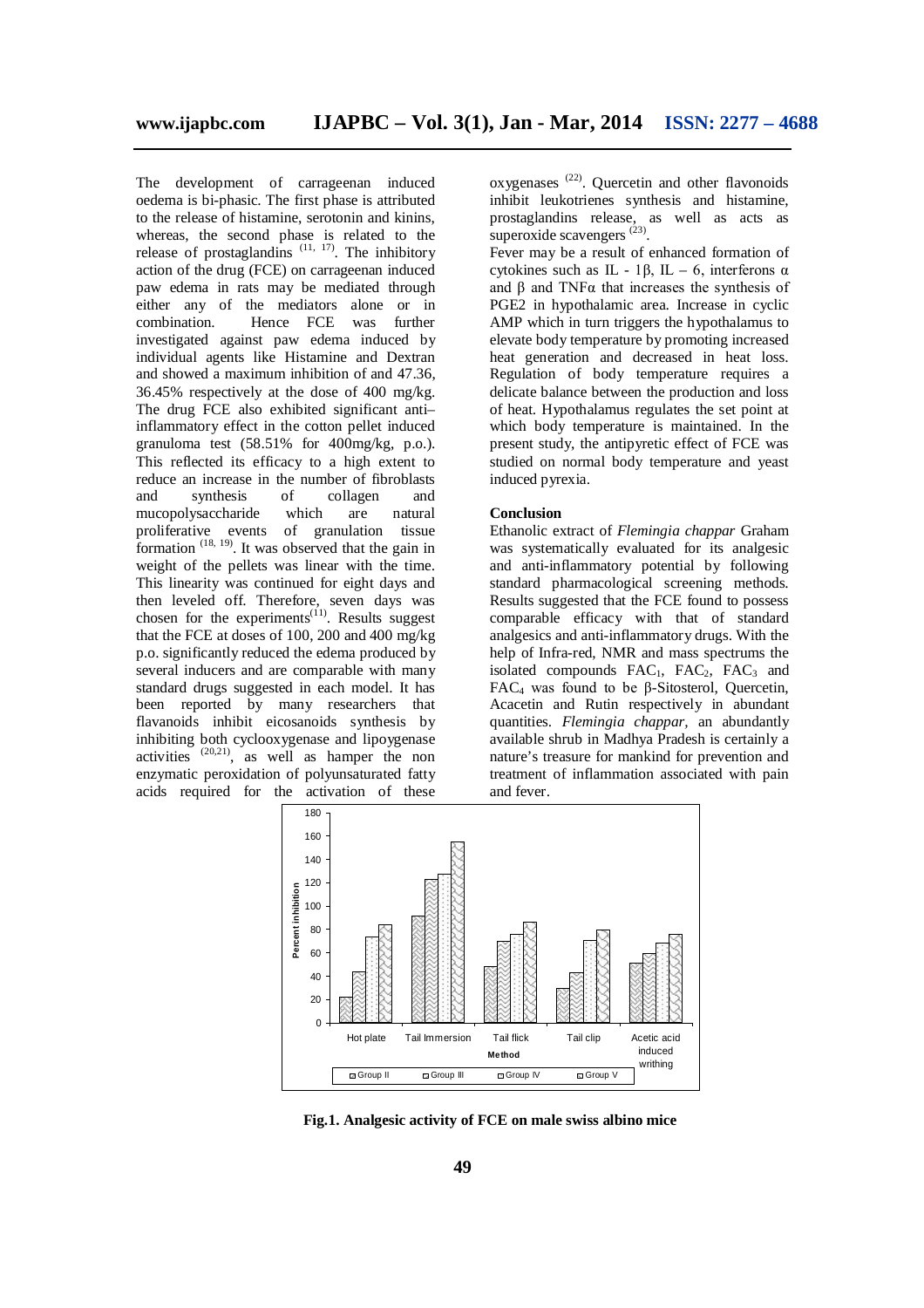

**Fig 2: Anti-inflammatory activity of FCE on male albino Wistar rats**

| Constituent             | <b>FCP</b>     | <b>FCC</b>     | <b>FCA</b>     | <b>FCEA</b>    | <b>FCE</b>     |
|-------------------------|----------------|----------------|----------------|----------------|----------------|
| % Yield (w/w)           | 1.6            | 2.5            | 4.9            | 6.4            | 16.9           |
| <b>Alkaloids</b>        |                |                |                |                |                |
| Mayer's test            | $\overline{a}$ | $\overline{a}$ | $\overline{a}$ | $\overline{a}$ | $\overline{a}$ |
| Dragendorff's test      | $\overline{a}$ | $\overline{a}$ |                | $\overline{a}$ | $\overline{a}$ |
| Wagner's test           | $\overline{a}$ | $\overline{a}$ |                |                |                |
| Hager's test            | $\overline{a}$ | $\overline{a}$ | $\overline{a}$ | $\overline{a}$ | $\overline{a}$ |
| Carbohydrates           |                |                |                |                |                |
| Molish's test           |                | $+$            | $++$           | $++$           | $+++$          |
| Fehling's test          |                | $+$            | $++$           | $++$           | $++$           |
| Benedict`stest          |                | $+$            | $++$           | $^{++}$        | $^{++}$        |
| <b>Glycosides</b>       |                |                |                |                |                |
| Borntrager's test       | $\overline{a}$ | $\overline{a}$ | $\overline{a}$ | $\overline{a}$ | $\overline{a}$ |
| <b>Saponins</b>         |                |                |                |                |                |
| Foam test               | $+$            | $+$            | $+$            | $+$            | $+++$          |
| <b>Flavonoids</b>       |                |                |                |                |                |
| Ferric chloride test    | $+$            | $+$            | $+$            | $^{++}$        | $^{++}$        |
| Shinoda test            | $+$            | $+$            | $+$            | $+$            | $+$            |
| Lead acetate test       | $^{+}$         | $+$            | $+$            | $+$            | $+$            |
| Alkaline reagent test   | $^{+}$         | $+$            | $+$            | $+$            | $^{++}$        |
| <b>Steroids</b>         |                |                |                |                |                |
| Libermann-Burchard test | $+$            | $+$            | $+$            | $+$            | $+++$          |
| Salkowski test          | $+$            | $+$            | $+$            | $+$            | $+++$          |
| <b>Proteins</b>         |                |                |                |                |                |
| Millon's test           | $^{++}$        | $++$           | $++$           | $++$           | $^{++}$        |
| <b>Biuret</b> test      | $+$            | $+$            | $+$            | $+$            | $^{++}$        |
| Ninhydrin test          | $^{++}$        | $++$           | $++$           | $++$           | $++$           |

**Table 1. Results of preliminary phytochemical studies**.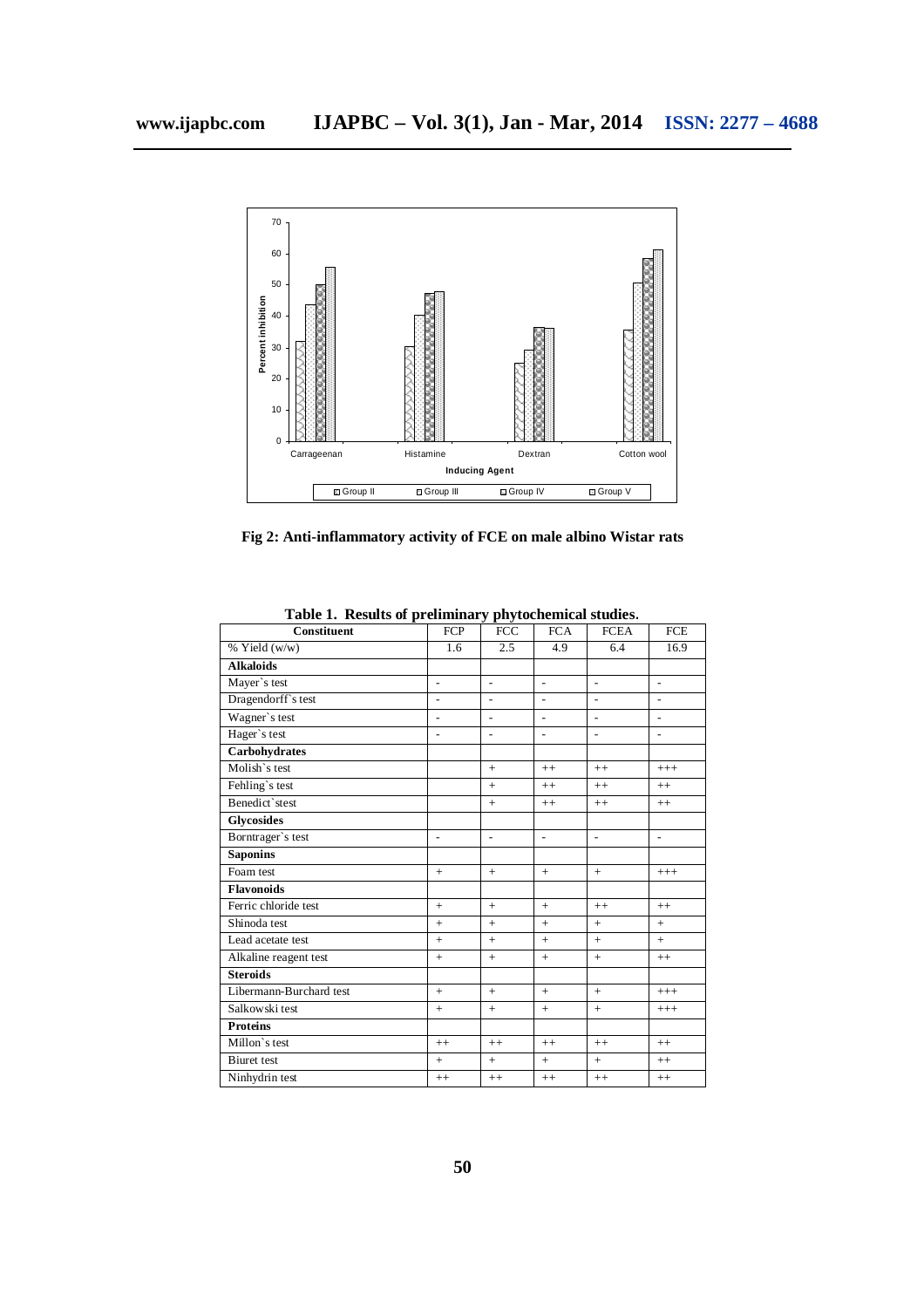### **www.ijapbc.com IJAPBC – Vol. 3(1), Jan - Mar, 2014 ISSN: 2277 – 4688**

|                                    | Group I                                            | <b>Group III</b><br>$Group$ $\Pi$                  |            | <b>Group IV</b>                                 |            | <b>Group IV</b>                              |                       |                                            |            |  |
|------------------------------------|----------------------------------------------------|----------------------------------------------------|------------|-------------------------------------------------|------------|----------------------------------------------|-----------------------|--------------------------------------------|------------|--|
| Material<br>administered           | 2% Tween<br>80                                     |                                                    |            | <b>FCE</b>                                      |            |                                              |                       |                                            | Morphine   |  |
| Dose                               | $10 \text{ ml/kg}$                                 | $100 \frac{\text{mg}}{\text{kg}}$                  |            | $200$ mg/kg                                     |            | $400 \frac{\text{mg}}{\text{kg}}$            |                       | $2 \text{ mg/kg}$                          |            |  |
| Route of<br>administration         |                                                    |                                                    |            | Oral                                            |            |                                              |                       | Subcutaneous                               |            |  |
| Method                             | Reaction<br>in<br>time<br>sec. (mean<br>$\pm$ SEM) | Reaction<br>time in sec.<br>(mean<br>$\pm$<br>SEM) | %          | Reaction<br>time in sec.<br>(mean)<br>土<br>SEM) | $\%$       | Reaction time in<br>sec. (mean $\pm$<br>SEM) | $\%$                  | Reaction time<br>in sec. (mean<br>$+$ SEM) | $\%$       |  |
|                                    |                                                    |                                                    | Inhibition |                                                 | Inhibition |                                              | Inhibition            |                                            | Inhibition |  |
| Hot plate                          | $6.4 + 0.8$                                        | $7.8 + 0.3*$                                       | 21.88      | $9.2 + 0.2*$                                    | 43.75      | $11.1 \pm 0.4*$                              | 73.44                 | $11.80 + 0.32*$                            | 84.38      |  |
| Tail Immersion                     | $2.2 \pm 0.1$                                      | $4.2 \pm 0.17$ <sup>**</sup>                       | 90.91      | $4.9 \pm 0.2$ **                                | 122.73     | $5.0 \pm 0.2$ **                             | 127.27                | $5.6 \pm 0.311$ **                         | 154.55     |  |
| Tail flick                         | $3.3 \pm 0.3$                                      | 4.9 $\pm$ 0.19*                                    | 48.48      | $5.6 \pm 0.2*$                                  | 69.70      | $5.8 \pm 0.3*$                               | 75.76                 | $6.16 \pm 0.42*$                           | 86.67      |  |
| Tail clip                          | $5.1 + 0.4$                                        | $6.6 + .24*$                                       | 29.41      | $7.3 + 0.6*$                                    | 43.14      | $8.7 + 0.6*$                                 | 70.59                 | $9.16 + 0.41*$                             | 79.61      |  |
|                                    |                                                    | Material administered                              |            |                                                 |            |                                              | Aspirin 20 mg/kg p.o. |                                            |            |  |
| acid<br>Acetic<br>induced writhing | $53.3 \pm 3.5$                                     | $25.9 + 2.44*$                                     | 51.41      | $21.5 \pm 2.1*$                                 | 59.66      | $16.9 + 3.2*$                                | 68.29                 | $12.76 + 3.46*$                            | 76.06      |  |

**Table 2. Analgesic activity studies of FCE on male swiss albino mice**

Figures in parentheses indicate the percentage inhibition of pain compared to control. N= 6 \**p*< 0.001,\*\**p*<0.05>0.02: Student's t-test.

### **Table 3. Anti-inflammatory activity studies of FCE on male albino Wistar rats**

|                               | Group I                                               | Group II                                               |                    | Group III                                                |                    | Group IV                                              |                    | Group V                                                  |                    |
|-------------------------------|-------------------------------------------------------|--------------------------------------------------------|--------------------|----------------------------------------------------------|--------------------|-------------------------------------------------------|--------------------|----------------------------------------------------------|--------------------|
| Material<br>administered      | 2% Tween 80                                           |                                                        |                    | FCE                                                      |                    |                                                       | Indomethacin       |                                                          |                    |
| Dose                          | $10 \text{ ml/kg}$                                    | $100 \text{ mg/kg}$                                    |                    | $200 \frac{\text{mg}}{\text{kg}}$                        |                    | $400 \frac{\text{mg}}{\text{kg}}$                     |                    | $20 \text{ mg/kg}$                                       |                    |
| of<br>Route<br>administration |                                                       |                                                        |                    |                                                          | Oral               |                                                       |                    |                                                          |                    |
| Inducing<br>agent             | Paw volume<br>after 3 hours<br>(mean<br>$\pm$<br>SEM) | Paw<br>volume<br>3<br>after<br>hours<br>$mean + SEM$ ) | $\%$<br>Inhibition | Paw volume<br>after 3 hours<br>(mean<br>$_{\pm}$<br>SEM) | $\%$<br>Inhibition | Paw volume<br>after 3 hours<br>(mean<br>$\pm$<br>SEM) | $\%$<br>Inhibition | Paw volume<br>after 3 hours<br>(mean<br>$_{\pm}$<br>SEM) | $\%$<br>Inhibition |
| Carrageenan                   | $53.7 + 3.91$                                         | $36.59 + 2.34**$                                       | 31.86              | $30.2 + 2.57$ *                                          | 43.76              | $26.8 + 1.84*$                                        | 50.09              | $23.8 + 2.02$                                            | 55.68              |
| Histamine                     | $47.3 + 2.56$                                         | $32.9 + 1.34*$                                         | 30.44              | $28.2 + 1.24*$                                           | 40.38              | $24.9 + 1.3*$                                         | 47.36              | $24.7 + 0.9*$                                            | 47.78              |
| Dextran                       | $41.70 + 2.34$                                        | $31.28 + 1.23$ **                                      | 24.99              | $29.55 + 1.16**$                                         | 29.14              | $26.5 + 1.6**$                                        | 36.45              | 26.60<br>$+1.54*$                                        | 36.21              |
|                               | of<br>Weight<br>granuloma<br>formation<br>(mg)        | Weight of<br>granuloma<br>formation (mg)               |                    | Weight of<br>granuloma<br>formation<br>(mg)              |                    | Weight of<br>granuloma<br>formation<br>(mg)           |                    | Weight of<br>granuloma<br>formation<br>(mg)              |                    |
| Cotton wool                   | $80.16 + 5.78$                                        | $51.6 + 4.48*$                                         | 35.63              | $39.57 + 5.61*$                                          | 50.64              | $33.26 + 3.21*$                                       | 58.51              | $31.16 +$<br>$4.49*$                                     | 61.13              |

*p* - value was calculated by comparing with the control by students t-test,  $*p < 0.001, **p < 0.05 > 0.02$ :N=6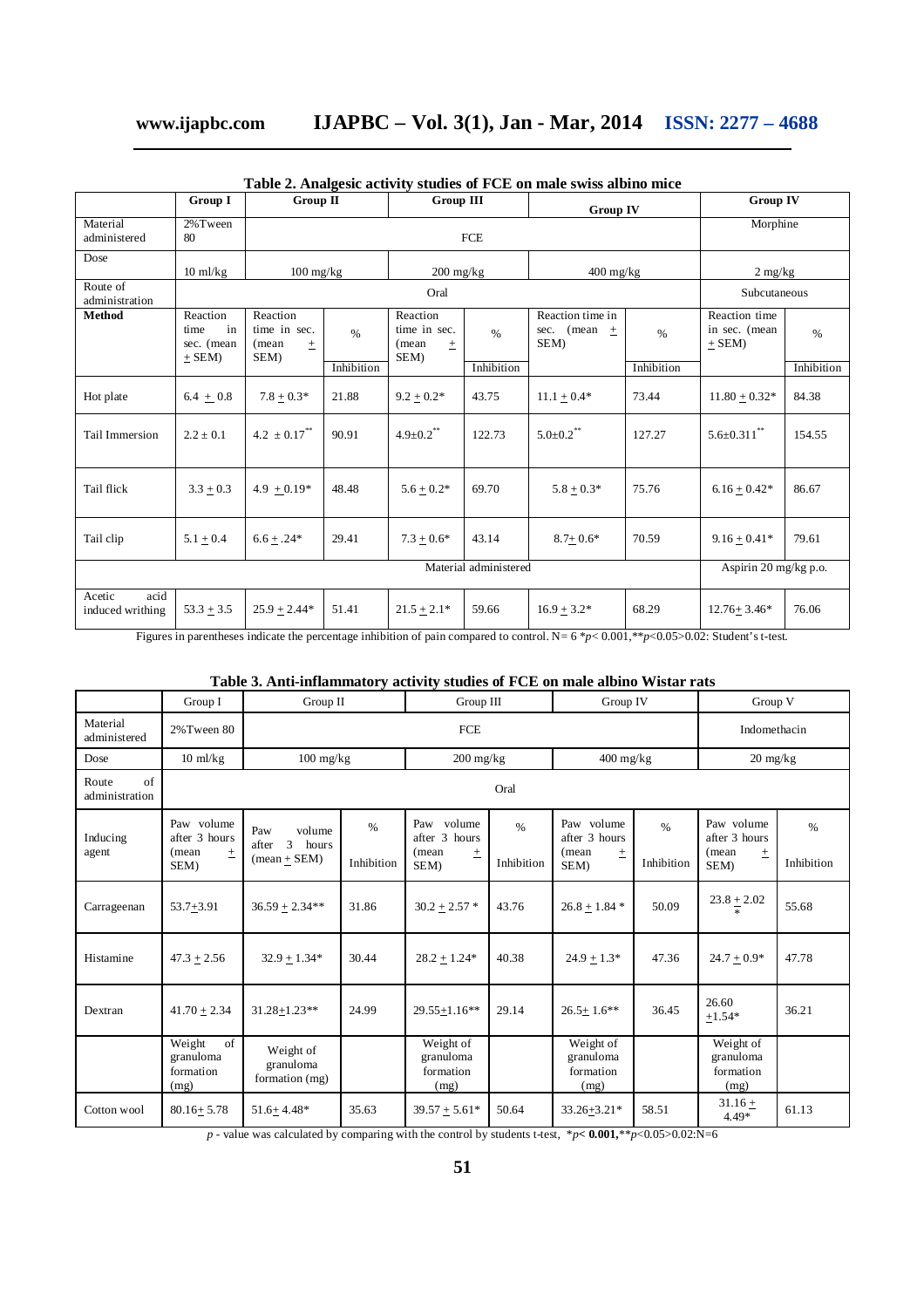# **www.ijapbc.com IJAPBC – Vol. 3(1), Jan - Mar, 2014 ISSN: 2277 – 4688**

| Table - Ence of I CL & Gill on hormal boay temperature in raw |                |                |                |                |                  |                  |  |
|---------------------------------------------------------------|----------------|----------------|----------------|----------------|------------------|------------------|--|
| Group                                                         | 0h             | 1h             | 2 <sub>h</sub> | 3h             | 4h               | .5h              |  |
|                                                               | $37.93+0.01$   | $37.63+0.01$   | $37.47+0.03$   | $37.34 + 0.05$ | $37.67+0.03$     | $37.67+0.01$     |  |
|                                                               | $37.66 + 0.04$ | $37.56 + 0.03$ | $37.74 + 0.04$ | $37.98 + 0.08$ | $37.58 + 0.03$   | $37.28 + 0.03$   |  |
| Ш                                                             | $37.52+0.09$   | $37.32+0.04$   | $37.37+0.04$   | $37.65 + 0.06$ | $37.52 \pm 0.06$ | $37.57+0.07$     |  |
| IV                                                            | $37.26 + 0.03$ | $37.35 + 0.05$ | $37.35 + 0.02$ | $37.57+0.04$   | $37.47 \pm 0.08$ | $37.59 \pm 0.09$ |  |

**Table 4: Effect of FCE & GAE on normal body temperature in rats**

### **Table 5: Effect of FCE & GAE on Yeast induced Pyrexia in rats**

| Group | 0h               | 19 <sub>h</sub>    | 20 <sub>h</sub>                  | 21h                                       | 22h                                        | 23h                                                | 24h                                   |
|-------|------------------|--------------------|----------------------------------|-------------------------------------------|--------------------------------------------|----------------------------------------------------|---------------------------------------|
|       | $37.93 \pm 0.01$ | $39.22 \pm 0.07$   | $39.02 \pm 0.02$                 | $39.12 \pm 0.10$                          | $39.6 \pm 0.06$                            | $39.7 \pm 0.12$                                    | $38.58 \pm 0.1$                       |
| П     | $36.82 \pm 0.02$ | $39.12 \pm 0.02$   | $37.3 \pm 0.06(179.13)$          | $37.1 \pm 0.22 \times 87.83$              | $36.9 \pm 0.09 \times 196.52$              | $36.8 \pm 0.05 \times 100.87$                      | $36.8 \pm 0.01 (\text{100.87})$       |
| Ш     | $37.52 \pm 0.01$ | $39.22 \pm 0.04*$  | $38.99 \pm 0.3 \times (113.53)$  | $38.45 \pm 0.36 \cdot (145.29)$           | $38.34 \pm 0.2 \times (151.76)$            | $38.23 \pm 0.10 \times (\text{158.24})$            | $38.14 \pm 0.02 \cdot (\sqrt{63.53})$ |
| IV    | $37.32 \pm 0.02$ | $39.29 \pm 0.01*$  | $38.80 \pm 0.07 \cdot (124.87)$  | $38.31 \pm 0.21 \cdot (\downarrow 49.75)$ | $38.15 \pm 0.12 \cdot (\sqrt{57.87})$      | $37.92 \pm 0.01 \cdot (\text{\textsterling}69.54)$ | $37.84 \pm 0.02 \cdot (\sqrt{73.60})$ |
| V     | $37.22 \pm 0.04$ | $39.60 \pm 0.1$ ** | $38.60 \pm 0.09 \times (142.02)$ | $38.2 \pm 0.23 \cdot (\text{158.82})$     | $38.05 \pm 0.45 \times (\downarrow 65.13)$ | $37.84 \pm 0.02 \times (173.95)$                   | $37.64 \pm 0.12**$ (182.35)           |

### **Table No: 6. Isolation of Chemical constituents from FCE**

| Fraction<br>no. | Weight of<br>Residue (g)          | <b>Compound Isolated</b>                             |  |  |  |
|-----------------|-----------------------------------|------------------------------------------------------|--|--|--|
| $1 - 10$        | 1.880                             | waxy residue                                         |  |  |  |
| $11 - 13$       | 1.235                             | waxy residue                                         |  |  |  |
| $14 - 20$       | 0.960                             | greenish coloring matter                             |  |  |  |
| $21 - 26$       | 0.113                             | White powder FCE-1 (passed the test for steroids)    |  |  |  |
| $27 - 35$       | 0.254                             | waxy residue                                         |  |  |  |
| $36 - 39$       | 0.418                             | waxy residue                                         |  |  |  |
| $40 - 45$       | 0.526                             | waxy residue                                         |  |  |  |
| $46 - 55$       | 0.715<br>greenish coloring matter |                                                      |  |  |  |
| 56-62           | 0.570                             | Yellow powder FCE-2 (passed the test for flavonoids) |  |  |  |
| 63-66           | 0.202                             | Yellow powder FCE-3 (passed the test for flavonoids) |  |  |  |
| $67 - 71$       | 0.070                             | Yellow powder FCE-4 (passed the test for flavonoids) |  |  |  |
| 72-78           | 0.220                             | Intangible mass                                      |  |  |  |
| 79-84           | 0.110                             | Intangible mass                                      |  |  |  |
| 85-89           | 0.080                             | greenish coloring matter                             |  |  |  |
| 90-98           | 0.524                             | greenish coloring matter                             |  |  |  |
| 99-108          | 0.154                             | greenish coloring matter                             |  |  |  |
| 109-116         | 1.095                             | greenish coloring matter                             |  |  |  |
| 117-121         | 0.498                             | greenish coloring matter                             |  |  |  |